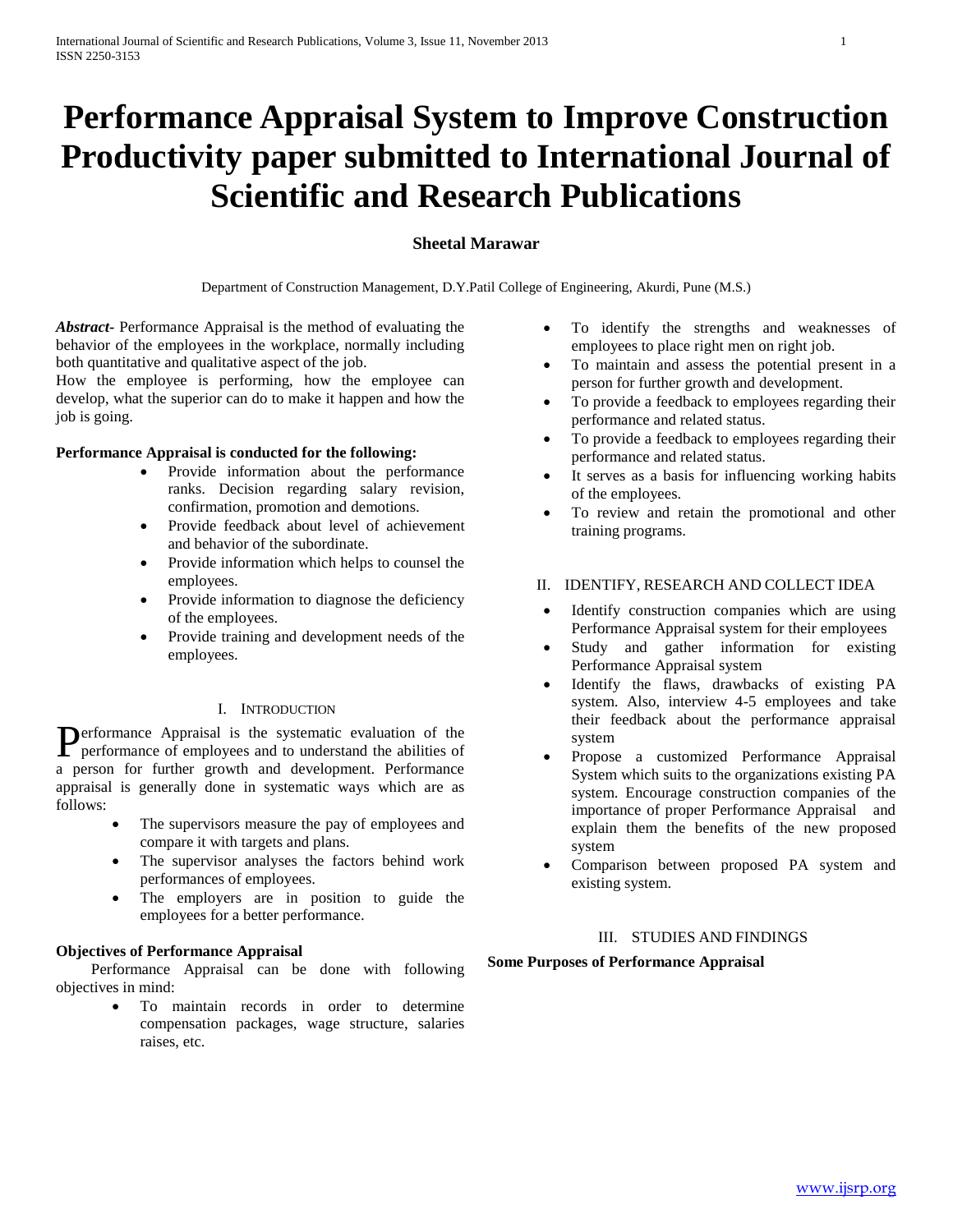| Organizational<br>Set and Measure Goals<br>Measure Individual Performance<br>Give Feedback<br>Get Performance Improvement<br>٠                  | Administrative<br>Award Pay Increases<br>Promotion Screening/Decisions<br>Career Advancement<br>Downsize/Layoff Decisions<br>Legal Documentation |  |  |
|-------------------------------------------------------------------------------------------------------------------------------------------------|--------------------------------------------------------------------------------------------------------------------------------------------------|--|--|
| Individual<br>Motivate/Provide Recognition<br>٠<br>Coaching and Mentoring<br>٠<br>Counsel Problem Performers<br>Development/Training Needs<br>٠ | Control<br>Management Direction<br>Employee Compliance                                                                                           |  |  |

# **Characteristics of Performance Appraisal**

 Virtually all performance appraisal programs have the following characteristics:

 1. Outside Judgment- Using the performance standards, each employee's individual actual work performance, behaviors, production, or traits are compared with the performance standards by someone other than the employee.

 2. Specified Time Period- Employee ratings, judgments, and assessments relate to a specific time period rather than a particular work product or project (typically quarterly and/or annually).

 3. Standardization- The process is systematically applied to all employees or class of employees.

 4. Mandatory- The process is typically mandatory although certain upper-level executives may be excluded.

 5. Documented- The results of the ratings, judgments, or assessments are recorded and preserved by someone in the organization other than the rated employee.

# **Factors Considered for Performance Appraisal**

The following factors are considered for Performance Appraisal

- Performance Factor
- Behavioral Factor
- Grading System
- Personal Effectiveness

**Performance Factor-** Below are the performance related factors considered for Performance Appraisal

- **1. Job Knowledge (knowledge of duties and responsibilities of position)**
	- Unable to complete job duties, poor understanding of job
	- Lacks knowledge of some phases of work
	- Has adequate grasp of job requirements, able to learn new aspects of job
	- Understands all phases of work, most job duties mastered
- Has completely mastered job, strives to learn more/improve job skills
- **2. Quantity of Work (amount of work done during workday)**
	- Minimum requirements not met, volume of work generally unsatisfactory
	- Volume of work is generally below what is expected, does just enough to get by
	- Volume of work meets job requirements; when situation requires, production increases
	- Volume of work frequently above that expected
	- Produces consistently high volume of work, extremely productive and fast
- **3. Initiative (origination and development of vital job procedures)**
	- Develops new ideas and methods to improve quality of results
	- Seeks additional knowledge pertaining to job
	- Follows formal instructions as necessary
	- Shows little interest in current practices relating to job
	- Unwilling to demonstrate interest in gaining new knowledge

 **Behavioral Factor-** Below are the behavioral related factors considered for Performance Appraisal

- **1. Responsibility and Dependability (willingness to take on assignments and be held accountable)**
	- Requires minimum of supervision; seeks additional responsibility; is very reliable
	- Reliable, requires little supervision, carries through effectively
	- Usually takes care of necessary tasks and completes them with reasonable promptness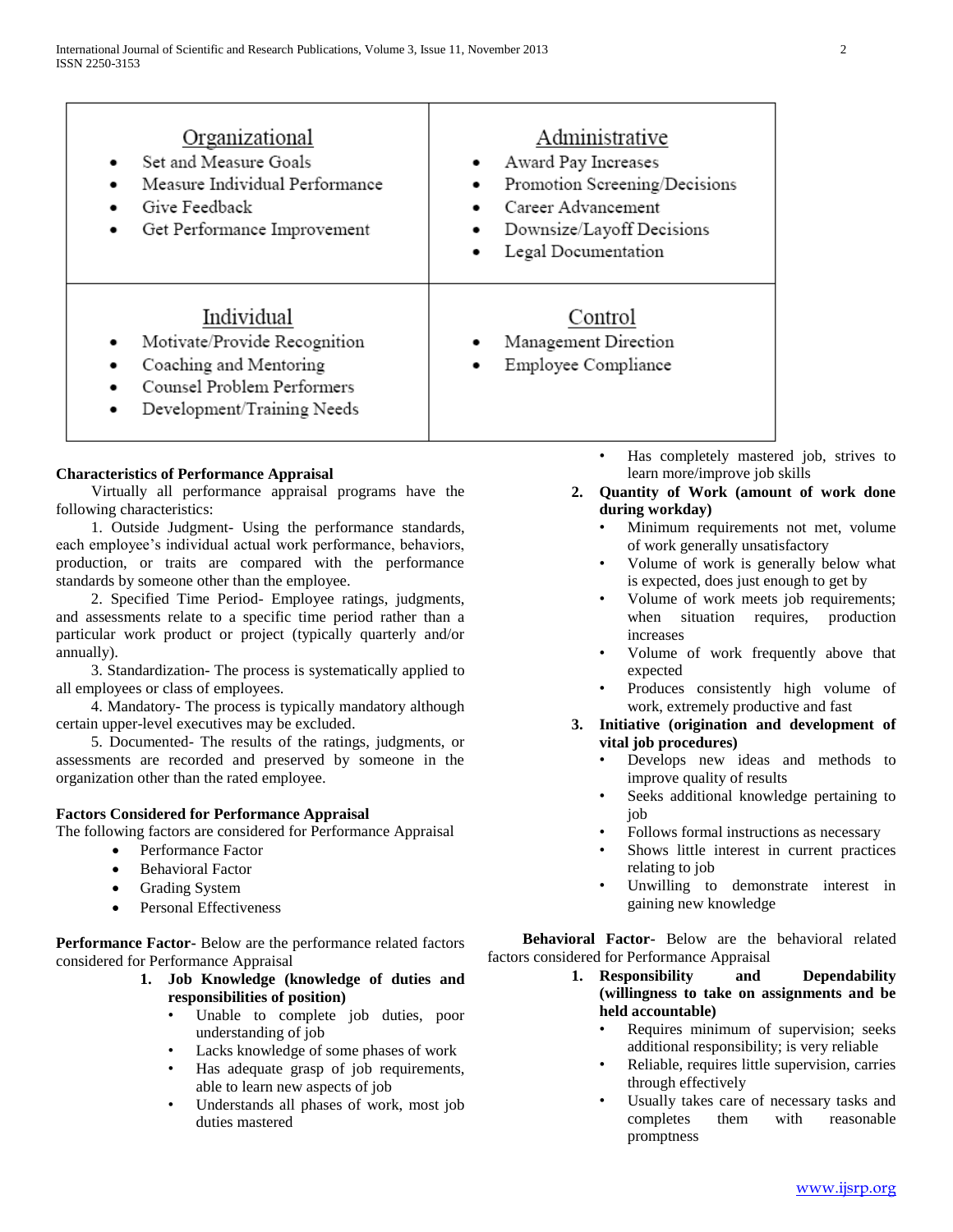- Frequently requires prompting, often fails to meet deadlines
- Unreliable, requires close supervision, does not accept responsibility
- **2. Attendance and Punctuality (conformity to work hours; timely attendance at meetings)**
	- Absent often, frequently late, chronic offender
	- Lax in attendance or reporting time, allows personal factors to interfere
	- Usually present and on time, generally reliable
	- Very prompt, shows responsibility toward regular attendance
	- Superior attendance and promptness, always dependable

 **Grading System -** Below are the Grading System related factors considered for Performance Appraisal

- 1. **Effective use of time** (ability to organize, prioritize and schedule)
	- Ineffective in routine tasks, cannot plan or schedule
	- Difficulty in determining priority and schedule of duties
	- Completes assignments within time expected, meets schedules
	- Plans skillfully, handles unusual situations
	- Extremely capable in coordinating tasks in changing situations

 **Personal Effectiveness** - Below are the Personal Effectiveness related factors considered for Performance Appraisal

> **1. Quality (correctness, completeness, and accuracy of work duties performed)**

- Requires minimum of supervision, consistently thorough and accurate
- Requires little supervision, is exact and precise most of the time, seldom makes errors
- Usually accurate, makes minimum number of mistakes
- Makes above average number of errors, final product often needs revision or correction
- Makes frequent and recurrent errors

#### **2. Interpersonal Relations (communication and cooperation with fellow employees)**

- Goes out of way to promote good interpersonal relations, very cooperative
- Effectively handles difficult interpersonal relations
- Adapts self to others and to most situations, seeks guidance when needed, user friendly
- Sometimes rigid and defensive, does not foster good working environment
- Fails to consider others, not courteous, lacks understanding

# **3. Internal Control (performance as related to individual's internal control responsibilities)**

- Has a minimum understanding of internal control procedures
- Internal control practices are somewhat below normal expectations
- Has an adequate knowledge of internal control practices and procedures
- Internal control practices and procedures are frequently above those expected
- Has completely mastered internal control policies and procedures for department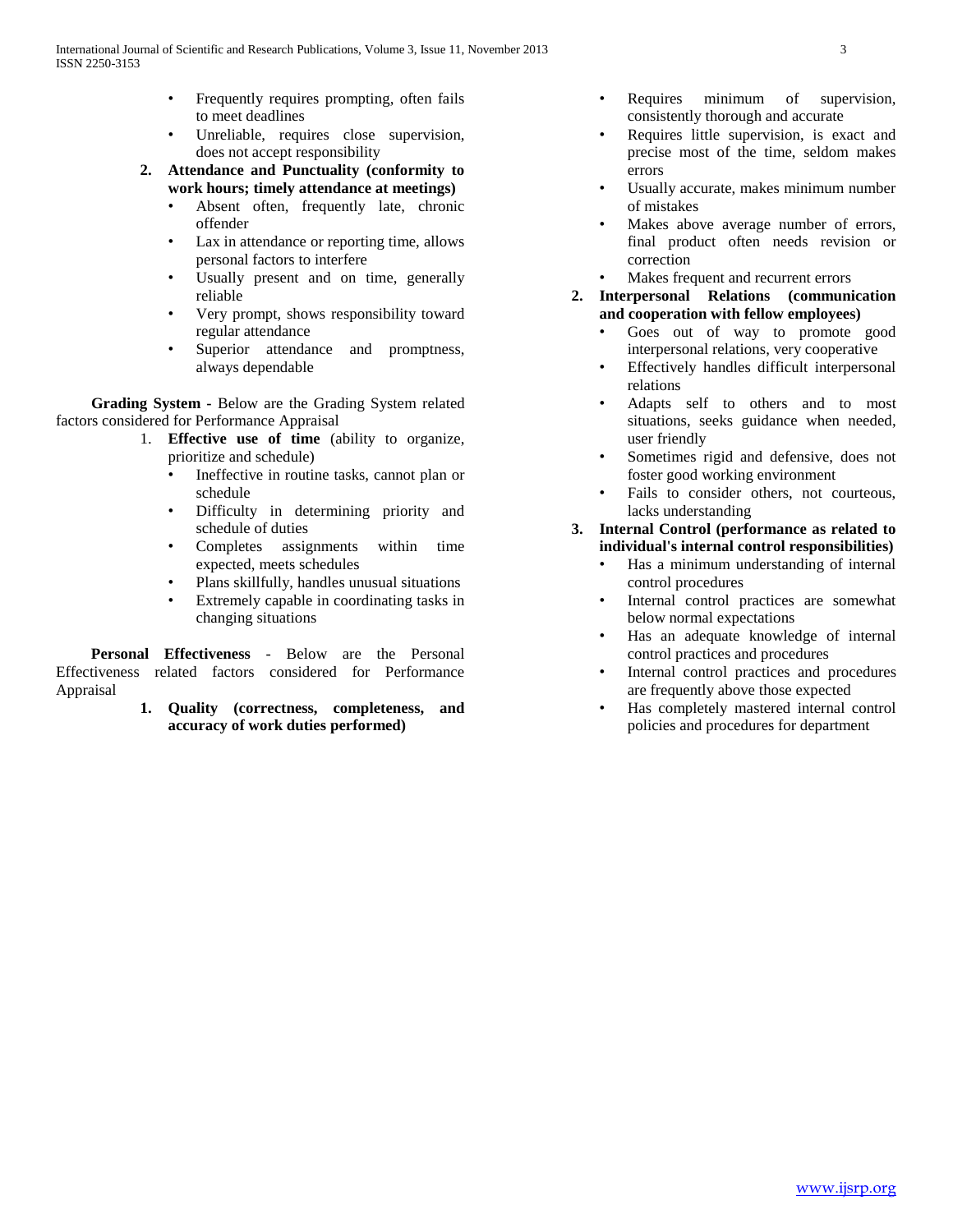

# **Model of Individual / Organizational Performance**

# **Steps of a Performance Appraisal**

- Planning
- Performing
- Evaluating
- Finalization of results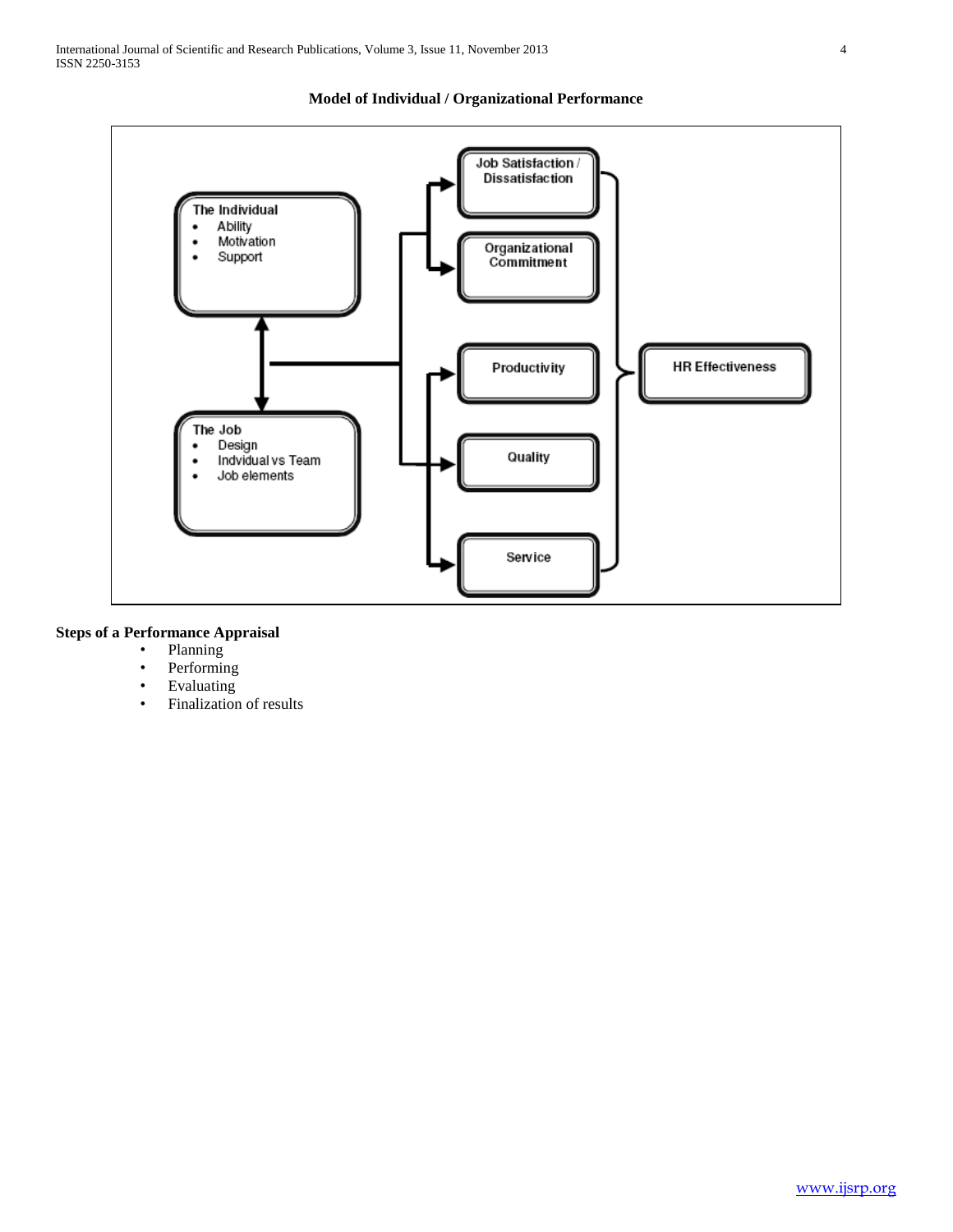

**Overall Performance Planning Cycle**

**Methods of Performance Appraisal**



Figure3: Performance Appraisal Methods

#### **Graphic Rating Scales**

- A graphic scale 'assesses a person on the quality of his or her work (average; above average; outstanding; or unsatisfactory).'
- Assessment could also be trait centered and cover observable traits, such as reliability, adaptability, communication skills, etc.
- Although graphic scales seem simplistic in construction, they have application in a wide variety of job responsibilities and are more consistent and reliable in comparison with essay appraisal.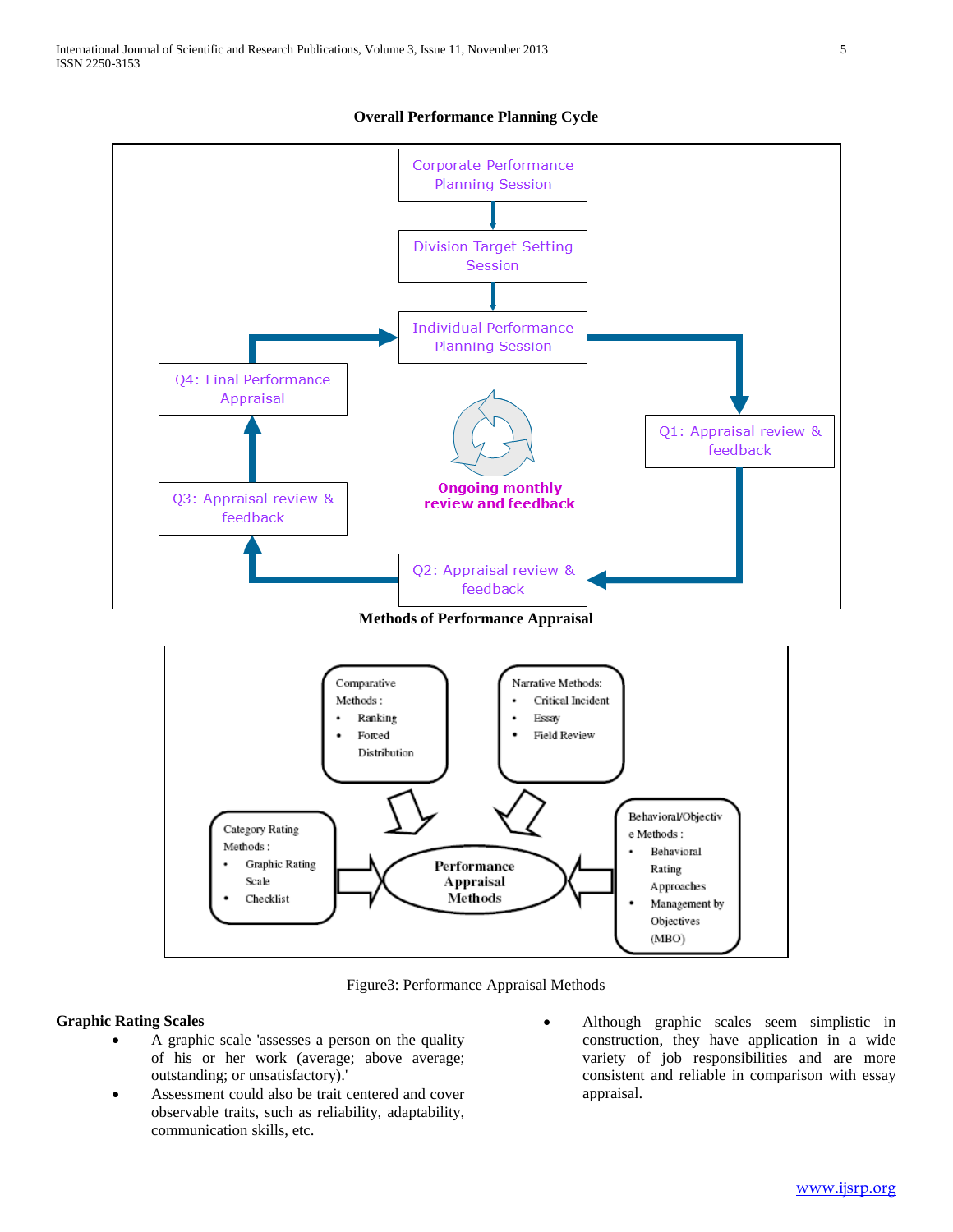The utility of this technique can be enhanced by using it in conjunction with the essay appraisal technique.

| <b>Typical Graphic Rating Scale</b> |              |
|-------------------------------------|--------------|
| <b>Employee Name</b>                | Job title    |
|                                     | <b>Rate </b> |
|                                     |              |

| <b>Criteria</b>                      | Unsatisfactory | Fair | <b>Satisfactory</b> | Good | Outstanding |
|--------------------------------------|----------------|------|---------------------|------|-------------|
|                                      | $\bf(1)$       | (2)  |                     |      | (5)         |
|                                      |                |      | (3)                 | (4)  |             |
| Quantity of work: Volume of work     |                |      |                     |      |             |
| under normal working conditions      |                |      |                     |      |             |
| Quality of work:<br>Neatness,        |                |      |                     |      |             |
| thoroughness and accuracy of work    |                |      |                     |      |             |
| Knowledge of job                     |                |      |                     |      |             |
| A clear understanding of the factors |                |      |                     |      |             |
| connected with the job               |                |      |                     |      |             |
| Attitude: Exhibits enthusiasm<br>and |                |      |                     |      |             |
| cooperativeness on the job           |                |      |                     |      |             |

### **Table1: Typical Graphic Rating Scale**

#### **Checklist Method**

• Another simple type of individual evaluation method is the checklist.

Example:

Is the employee really interested in the task assigned? Yes/No Is he respected by his colleagues (co-workers)

Yes/No

Does he give respect to his superiors? Yes/No

Does he follow instructions properly? Yes/No

Does he make mistakes frequently? Yes/No

#### **Ranking Method**

 This is one of the oldest and simplest techniques of performance appraisal. In this method, the appraiser ranks the employees from the best to the poorest on the basis of their overall performance. It is quite useful for a comparative evaluation

#### **Forced Distribution**

- Unlike the field review method, the forced-choice rating method does not involve discussion with supervisors.
- Although this technique has several variations, the most common method is to force the assessor to choose the best and worst fit statements from a group of statements.
- These statements are weighted or scored in advance to assess the employee. The scores or weights assigned to the individual statements are not revealed to the assessor so that she or he cannot favor any individual.
- In this way, the assessor bias is largely eliminated and comparable standards of performance evolved for an objective.
- However, this technique is of little value wherever performance appraisal interviews are conducted.

## **Critical Incidence Method**

 Under this method, the manager prepares lists of statements of very effective and ineffective behavior of an employee. These critical incidents or events represent the outstanding or poor behavior of employees on the job

#### **Essay appraisal method**

- The assessor writes a brief essay providing an assessment of the strengths, weaknesses and potential of the subject.
- In order to do so objectively, it is necessary that the assessor knows the subject well and should have interacted with them.
- Since the length and contents of the essay vary between assessors, essay ratings are difficult to compare.

## **Field review method**

- Since individual assessors differ in their standards, they inadvertently introduce bias in their ratings.
- To overcome this assessor-related bias, essay and graphic rating techniques can be combined in a systematic review process. In the field review method, 'a member of the HRM staff meets a small group of assessors from the supervisory units to discuss each rating, systematically identifying areas of inter-assessor disagreement.'
- It can then be a mechanism to help each assessor to perceive the standards uniformly and thus match the other assessors.
- Although field review assessment is considered valid and reliable, it is very time consuming.

## **Behaviorally anchored rating scales (BARS)**

- This is a relatively new technique.
	- It consists of sets of behavioral statements describing good or bad performance with respect to important qualities.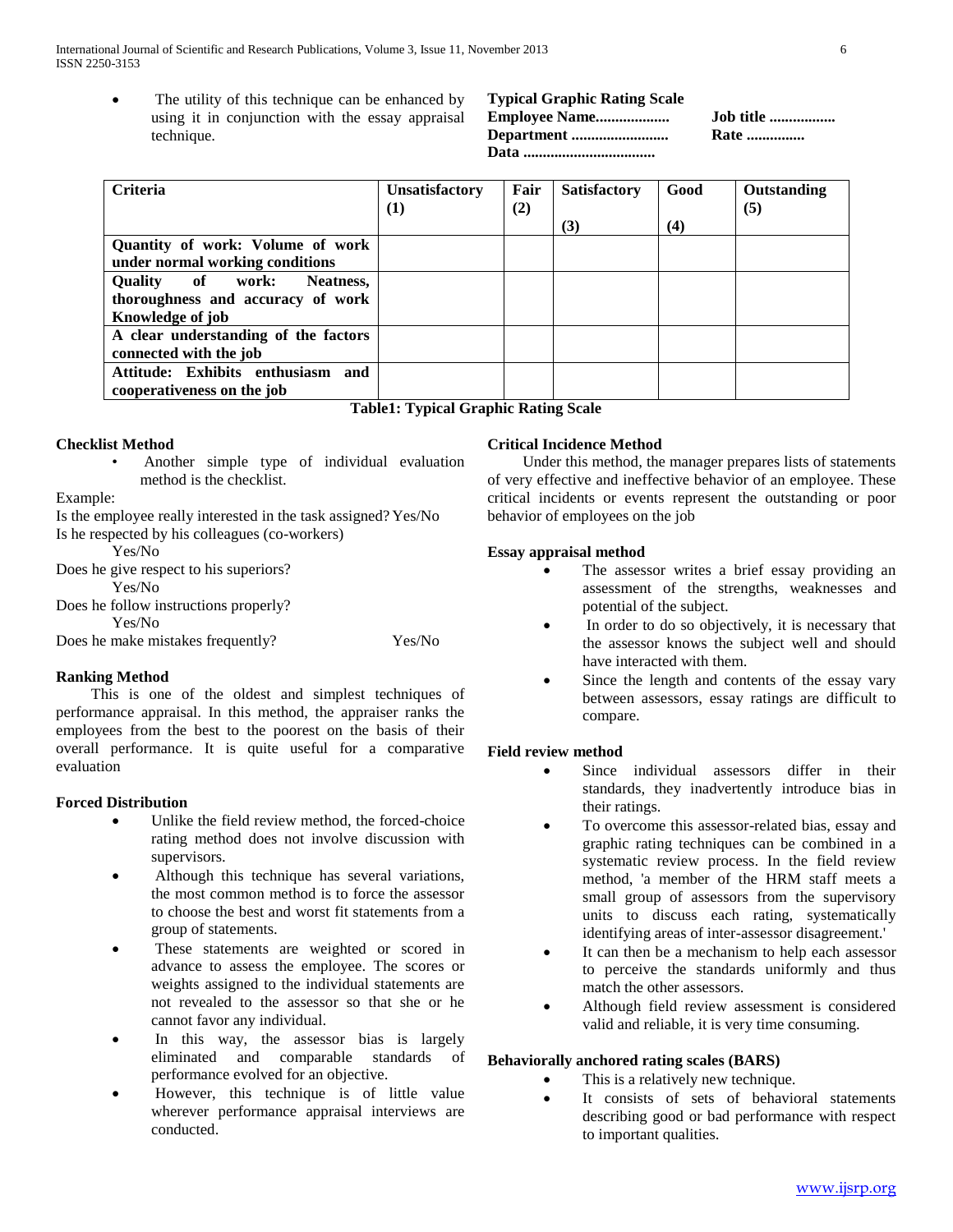- These qualities may refer to inter-personal relationships, planning and organizing abilities, adaptability and reliability.
- These statements are developed from critical incidents collected both from the assessor and the subject.

#### **Management by Objectives**

- The employees are asked to set or help set their own performance goals.
- This avoids the feeling among employees that they are being judged by unfairly high standards.
- This method is currently widely used, but not always in its true spirit.
- Even though the employees are consulted, in many cases management ends up by imposing its standards and objectives.
- In some cases employees may not like 'selfdirection or authority.' To avoid such problems, the work standard approach is used.

#### **360-Degree Feedback**

 360 Degree Feedback is a multi - rater feedback system where an individual is assessed by a number of assessors

including his boss, direct reports, colleagues, internal customers and external customers



Figure1: 360 Degree Feedback



**Figure2: 360 Degree Feedback**

 **Case Study on Performance Appraisal System in Construction Industry**

 **In this I will be doing the following activities for 5 construction companies:**

- $\triangleright$  Identify construction companies in Pune area where the Performance Appraisal system is being implemented.
- $\triangleright$  Gather information for the existing PA system in those companies
- $\triangleright$  Analysis of their existing PA system